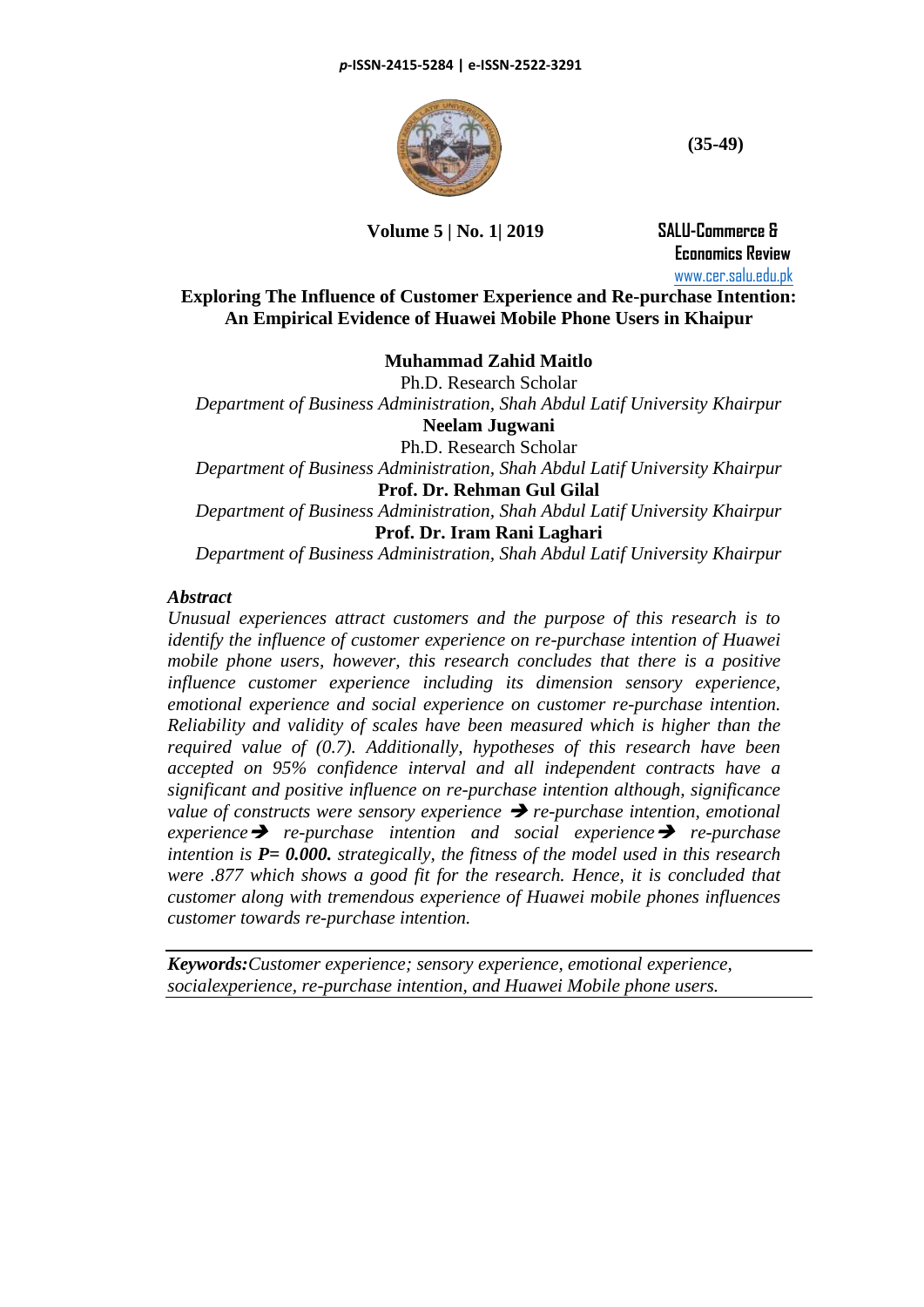### **1 Background**

The customer experience becomes an important issue for marketers from the mid-1980s. In the current growing competitive era, customer experience conveys basic prerequisite of the marketing concept. Strategically, most of the organizations are looking for new tools and activities which induce customer happy and to capture their attention towards their products for a long period of time. Customer experience acquires essential attention from the last two decades (Gentile et al., 2007).

In this regard,it is asserted that customer experiences represent their level of judgment which leads towards repurchase intention (Meyer and Schwager, 2007). Researchers asserted that customer sensory, emotional and social attitudes influence customer experiences and motivate them towards re-purchase intention (Darden and Reynolds, 1971; Holbrook and Hirschman, 1982). Customer experience includes three subdimensions including sensory experience, emotional experience and customer social experiences however customer experience is forth economic offering and became the combat zone for marketers,therefore, organizations in twenty-first century paying more attention towards experienced based economy (Pine and Gilmore 1999; Schmitt, 1999; Kim, 2002; Kim et al., 2011).

Chen and Lin (2015) proposed that interactions between organizations and customers create customer experiences. Bilgihan, (2016) suggested that customer experiences can be influenced by immediate encounters and leads to re-purchase intention. Strategically, (Bilgihan et al., 2016) suggested that customer experience directly influence re-purchase intentions of customers. Positive customer experience provides long term relationship towards firm on the other hand as the customer get more experience they influence towards re-purchasing in future (Luo et al., 2011;Garg, Rahman, and Qureshi, 2014). However, a single encounter grabscustomer attention which develops sensory, emotional and social experience and influence re-purchase intention (Gilal et al. 2016;Xixiang et., 2016). customer experience plays an important role in re-purchase intention additionally, it is asserted that in recent environment customer experience can be influenced by perceived experiences (Boyer and Hult, 2006; Gentile et al., 2007) and leads towards re-purchase (Cho, 2015; Paparoidamis, Tran and Leonidou, 2019).

Strategically,Randhir et al., (2016). suggested that re-purchase intentions directly influence by customer's sensory, emotional and social experiences.Organizations appeal to customers to influence their positive sensory experiences which lead towards re-purchase intention (Suetrong, Pires, and Chen, 2018). Moreover, these experiences play an important role duringcustomers re-purchasing intentions (Kytö, Järveläinen, and Mustonen, 2018). Other researchers also suggested that dimensions of the customer experience including sensory experience, emotional experience, and social experience immediately, positively and significantly influences customer repurchase intention (Suetrong, Pires, and Chen, 2018; Martins et al., 2019).

Similarly, Tangsupwattana and Liu, (2018) suggested in their research that customer experience creates strength and influence towards customer re-purchase intention. Strategically, other researchers suggested that customer experiences positively and significantly influence re-purchase intention (Han et al, 2018). Customer experience including sensory, emotional and social experiences directly influence customer repurchase intentions (Homburg and Kuehnl, 2015; Harwood and Garry, 2015). Furthermore, customers directly respond to emotional appeal and influence repurchases intention of customers (Achar, Agrawal, and Duhachek, 2016; Tangsupwattana and Liu, 2018).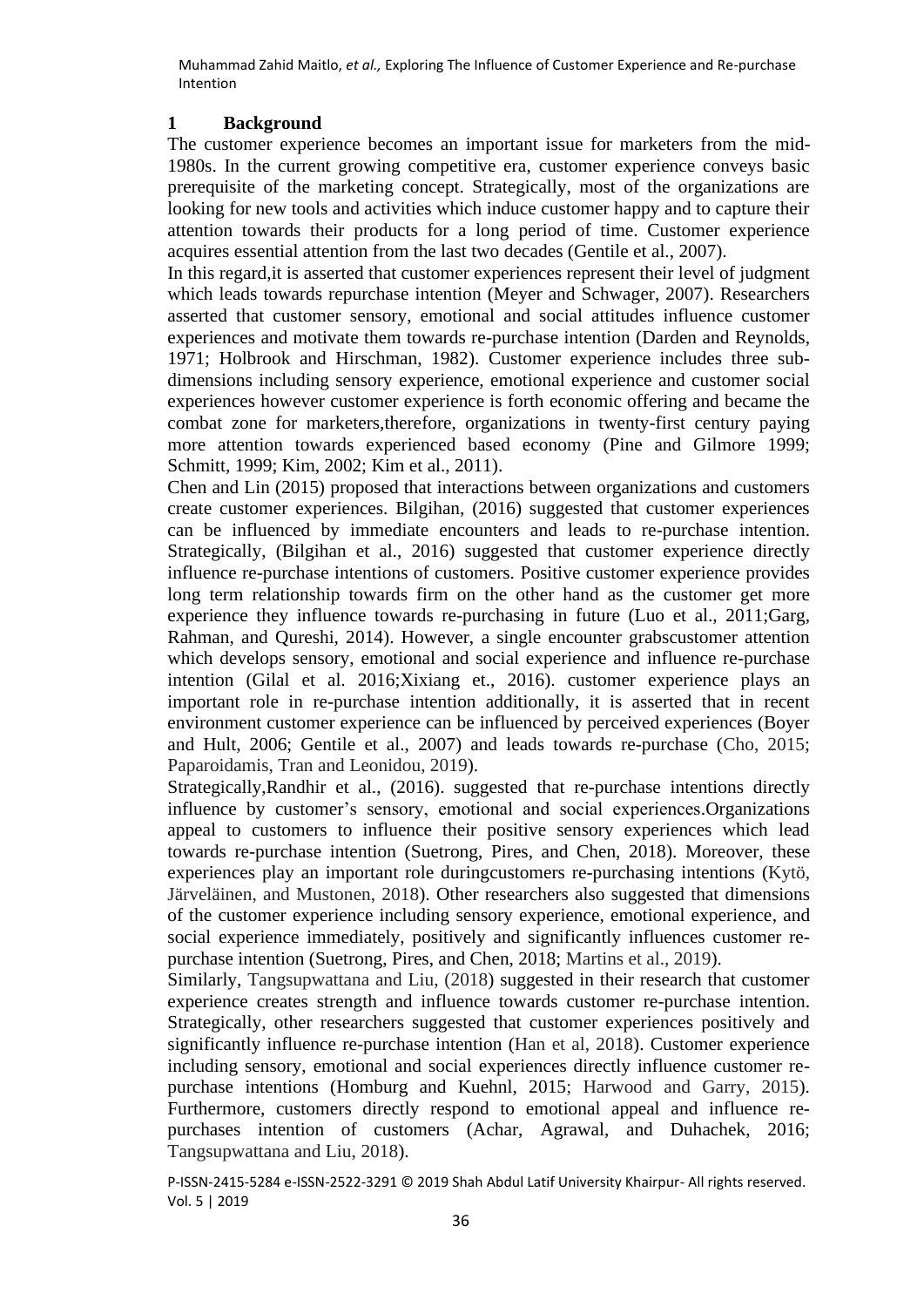## **1.1 Research Momentum**

In the recent era, experiential marketing become critical issue almost for-profit and non-profit businesses. Simultaneously, customer preferences changedue to emotional, situational as well as environmental traits. Though, this situation attracts researchers to investigate and explore dimensions of customer experience in numerous behavioral perspectives in domains of various industries of distinct demographical areas (Schmitt, 1999, Schiffman and Kanuk, 2000).So far,organizations are coercing towards influencing customer re-purchase intentions and appeal versatile customer by providing incredible experiences. Similarly,a telecommunication equipment manufacturer is also focusing on experiential marketing to attract customers in a competitive era.Thus, this research proposed a model of customer experience and purchase intention on Huawei telecommunication equipment like mobile phones whereas customer experience including sensory, emotional and social to identify how the experience of Huawei mobile phones creates re-purchase intentions of the customer in such a dynamic environment.

## **1.2 Academic, Industrial and Contextual Contribution**

Recently Huawei telecommunication equipment is capturing the context of Sindh, however in this research researcher will identify the experiential factors including sensory experience, emotional experience and social experience which are not wellknown dimensions lead to re-purchase intention. Strategically, this research will aid the telecommunication equipment industry to improve dealing customer with and enhance tremendous shopping experience which leads to re-purchase intention. Additionally, these constructs are not tested in the context of Sindh especially in Khairpur Thus, hypothetically this research exploresthe influence of customer (sensory, emotional and social) experience on re-purchase intention

## **2 Literature Review and Theoretical Framework**

## **2.1 Re-purchase Intentions**

In this globalized era where customers are aware towards brands though, customers follow their shopping experiences develop sensory experiences, emotional experiences, and social experiences and lead to re-purchase intentions Strategically, Goodman (2019) suggested that higher positive experience leads towards re-purchase intention. Furthermore, Philp et al., (2015) suggested that customer future repetition of purchasing product or availing services consider as re-purchase intention. Since, Pickles et al., (2003) argue that on the basis of customer perceived experiences through shopping tour re-purchase intention towards product or services increases. Hao Suan Samuel et al., (2015) suggested that re-purchase intention increases the economic growth of the organizations. Seiders et al., (2005) concluded in their research that customer re-purchase intention associated with positive customer experiences. Additionally, it is also suggested that a customer's attitude as well as behaviors reflected by customer re-purchase intention (Prus and Brandt, 1995). However, customer behavior intention indicated as re-purchases intention (Klaus et al., 2013) Indeed, customer behavioral elements indicate re-purchase intention (Mittal, Ross, and Baldasare, 1998).

## **2.2 Customer Experience**

Chandra, (2014) proposed that customer experience is a sequential process of customer individual factors. Schmitt, (1999) proposed that the interaction between organization, product or customer develop customer experiences. Nasermoadeli, Ling and Maghnati, (2013) suggested in their research that experience facilitates customers sensory, emotionally and socially. Gentile et al., (2007) suggested that by companies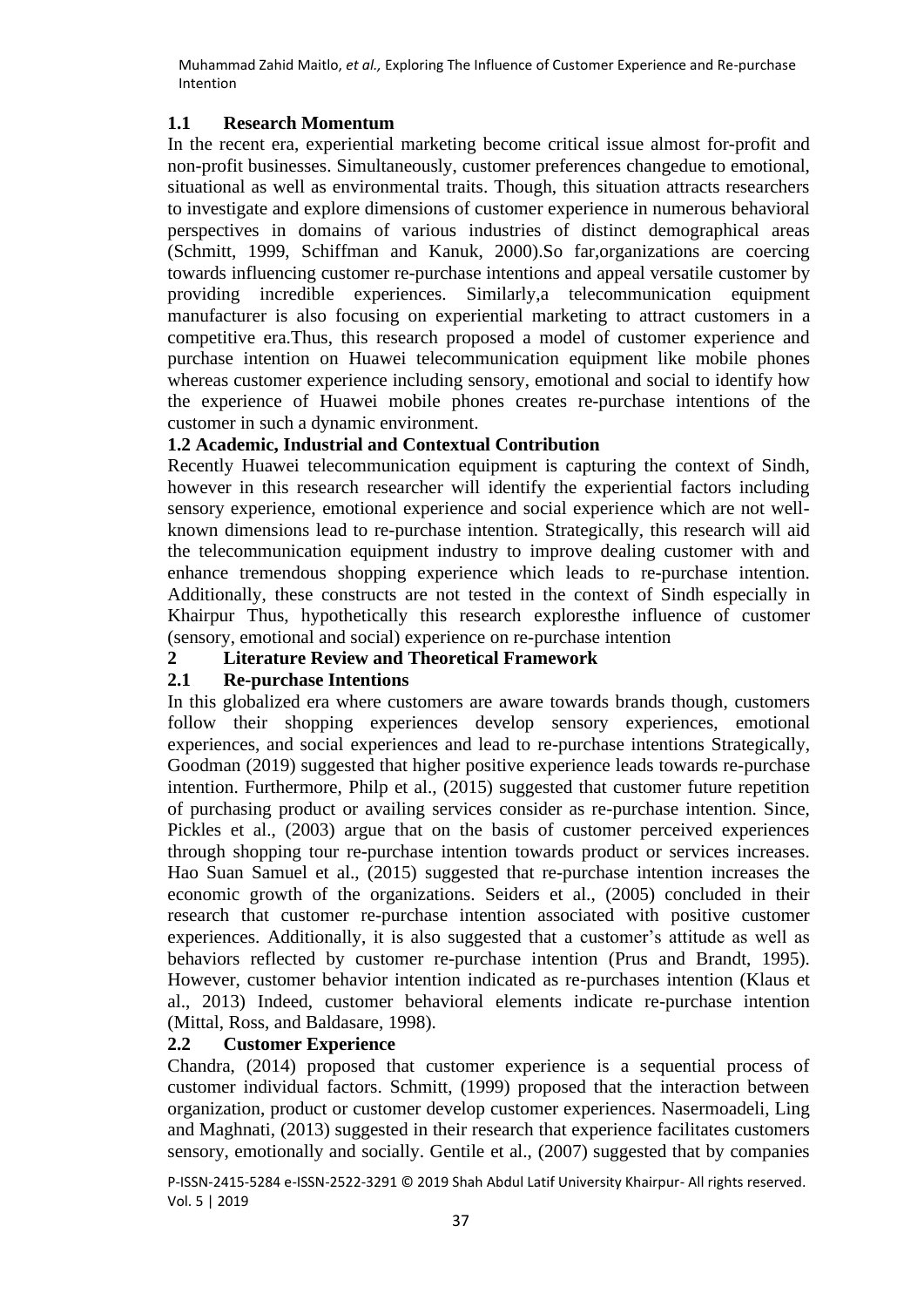and offerings, customers can experience positive emotions which satisfy customers. Even though the experience is a multidimensional concept, customer experience refers to feelings that a customer perceives through an experience (Garg, Rahman, and Qureshi, 2014). Furthermore, it has been proposed that customers' response to an indirect or indirect appeal by the companies and perceive experiences (Meyer and Schwager, 2007). Furthermore, other researchers indicate that a customer perceives feelings from perceived knowledge provided by companies (Gupta and Vajic, 2000). Indeed, customer experiences vary from customer to customer (Vyas et al., 2014). However most of the researches have been conducted on customer experience, Nasermoadeli, Ling and Maghnati, (2013) proposed that the validity and reliability of customer experience are accurate. Indeed, a researcher suggested five dimensions of the customer experience including; feel, sense, think, act and relate (Schmitt, 1999). Since these dimensions have been applied by most of the researchers (Luo et al., 2011; Klaus et al., 2013; Nasermoadeli, Ling and Maghnati, 2013). Customer experiences are categorized into three sub-dimensions; including sensory, emotional and social experiences (Verhoef et al, 2009; Gilovich, Kumar and Jampol, 2015).

Shank and Robinson, (2019) discussed the hypothetical intricacy of customer experience and repurchase intention. Suetrong, Pires, and Chen, (2018) suggested that customer emotions towards goods lead towards repurchase intentions. Han et al., (2018) suggested in their studies regarding theoretical complexities of the relationship between customer experience and repurchase intention, customer emotional experience towards particular product influence customer to purchase that product again in future and this activity know as repurchase intention. However, it is also asserted that customer emotional experiences including gratitude influence customer re-purchase intention (Achar et al., 2016; Zhang et al., 2018). Other researchers suggested that customer sensory, emotional and social experiences influence customers (Ragauskas et al., 2014) and lead customer repurchase intention towards products (Kytö, Järveläinen, and Mustonen, 2018).

### **2.3 Theoretical and Conceptual Framework**

### **2.3.1** *Sensory experience on re-purchase intention(SE*➔ *R-PI)*

Strategically, Schmitt (1999) proposed that customer sensory experiences collectively focus on five human senses, including sight, hear, smell, taste, and touch. Randhir et al., (2016) suggested in their research that individual perceived value towards product or services appeal customer's mental and emotional stability. Furthermore, Martin, Mortimer, and Andrews, (2015) suggested that tangible and intangible shopping experiences influence customer's sensory experiences including. However, Gobe, (2001) proposed a diverse view of sensory experience it facilitates in recognition and creation of positive experiences Kaur et al., (2016) which leads to higher re-purchase intention. Indeed, Yung and He (2011) shopping experiences are entertaining customers, which appeal to customers and influences customer sensory experiences. Furthermore, Nasermoadeli, Ling and Maghnati and Ling(2013) suggested that customer sensory experiences positively influence by single shopping tour. Indeed, shopping experiences appeal five senses of the customer which influence customer sensory experiences and leads to re-purchase intention (Hosany and Witham, 2009; Hendriyani and Chan, 2018). Shopping experience creates a worth among customers and appeal to customers and generate sensory experiences and leads to re-purchase intention(Griffiths, 2003;Yung and He., 2011; Paryag et al., 2013). Additionally, positive shopping experiences arouse strong sensory experiences of the customers (Liu and Kapur, 2007) and influence customer towards repurchase (Sondoh et al.,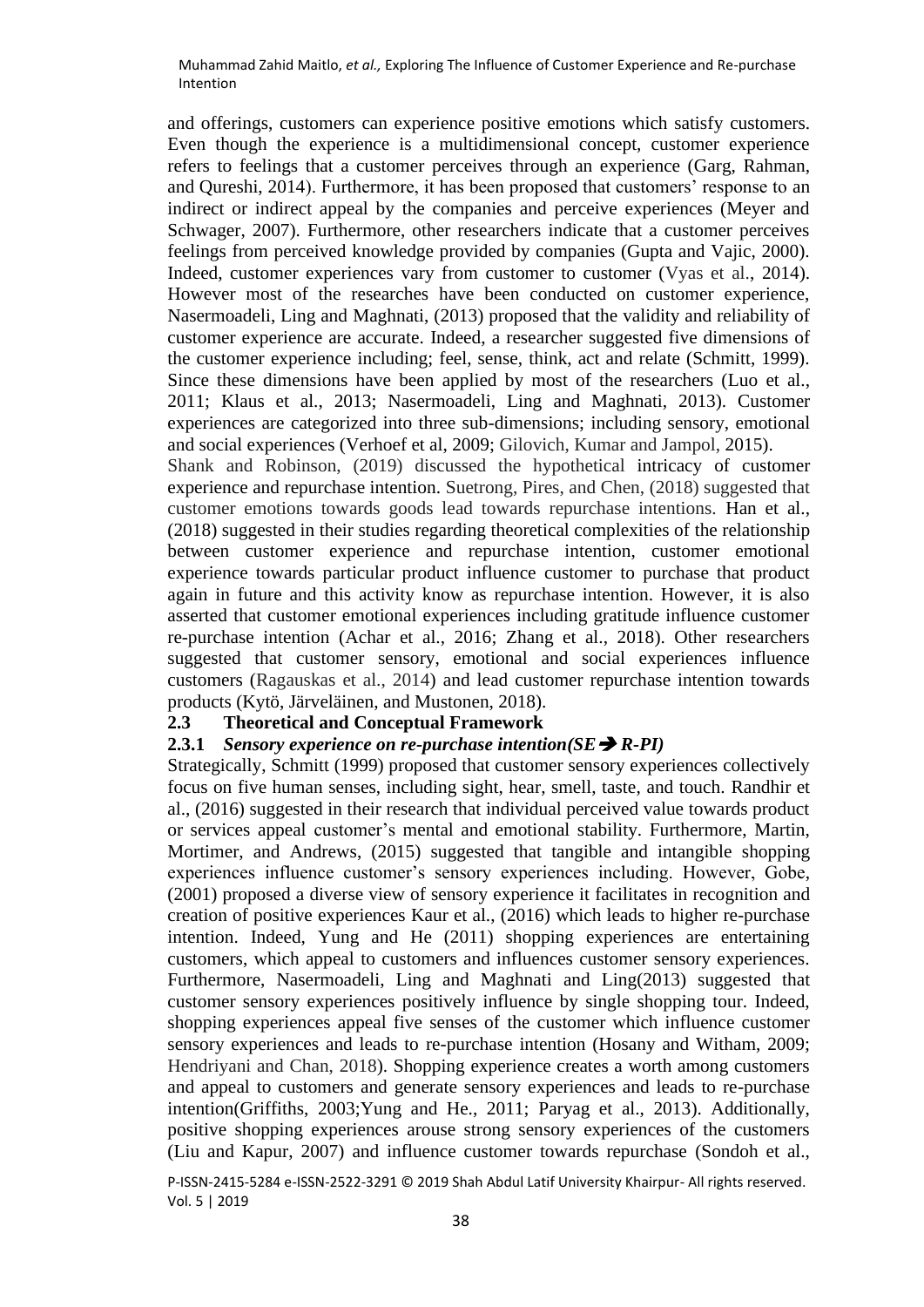2007). The extensive field of sensory marketing influence customers towards repurchase intention (Constantinides*et al.,* 2010). Similarly, it is also suggested that customer sensory experience influence customer towards re-purchase intention (Randhiret al., 2016; Pansari and Kumar, 2017).

### **2.3.2** *Emotional experience on re-purchase intention(EE*➔ *R-PI)*

Individual personal belief, feelings, judgments or nervous system indicates customer emotional experience. Additionally, Schmitt (1999; 2003) suggested that individual emotional feelings and psychological reactions changes in different situations including joy, fear or awkward. Although single shopping our can appeal to customer emotional level and change their psychological behaviors towards repurchase intention (Schmitt, 1999). Furthermore, emotional experiences influence customer towards re-purchase (Same, 2014). Moreover, the emotional experience can be concluded as intense feelings or affective condition towards product or services which influence customer towards repurchasing (Prayag et al., 2017). Systematically, emotions are the universal language which can be expressed without words(Vo et al., 2015). Strategically, Achar et al., (2016) suggested that goods or services encounter customer emotions and it influences positive emotional experiences. Indeed, customer experiences positively and significantly influences (Maitlo, Jugwani, and Gilal, 2017) customer re-purchases intention towards product or services (Pickles et., 2017).

Choi and Mattila, (2018) proposed in their research that marketers are recently focusing on customer attracting by influencing their re-purchase intention by emotional experience. Enormous researches suggested that customer experience became a center of attraction for marketers to grab the attention of potential customers (Ooi and Yazdanifard, 2015; Kavran, Lončarić, and Dlačić, 2016; Suetrong, Pires and Chen, 2018).Additionally, other researchers suggested that strong emotional experience leads to re-purchase intentions (Baharuddin, and Rambli, 2017; Choi and Mattila, 2018).

### **2.3.3** *Social experience on re-purchase intention(SS*➔ *R-PI)*

Yang and He (2011) proposed in their research that, social interaction also influences customer social experiences. Schmitt (1999) suggested that social experiences influence individual interaction with family, schooling, peer group, and mass media. However, Shi et al., (2006) argued that shopping tour with friends and family promote social interaction and leads to positive social experiences. Macionis and Plummer, (1997) suggested that relations with family and friends influence strong customer emotional experiences. Indeed, (Luo et al., 2011) promotes the attributes of social experiences. Besides, social interaction with family, friends, and society influences social experiences (Schmitt, 1999). Strategically, customer emotional experiences influence re-purchases intention towards goods and services (Nasermoadeli, Ling and Maghnati,2013). Moreover, friends, family, newspaper, media, T.V, and radio are a great source of creating social experiences (Olsen, 1993), additionally, these mediators positively associated towards re-purchase intention (Macionis and Plummer, 1997). Since, social experiences can be indicated by individual personal skills (Griffiths, 2003; Baharuddin, and Rambli, 2017).

**H1:***Sensory customer experience has a positive influence on re-purchase intention.* **H2:***Emotional customer experience has a positive influence on re-purchase intention.* **H3**:*Social customer experience has a positive influence on re-purchase intention.*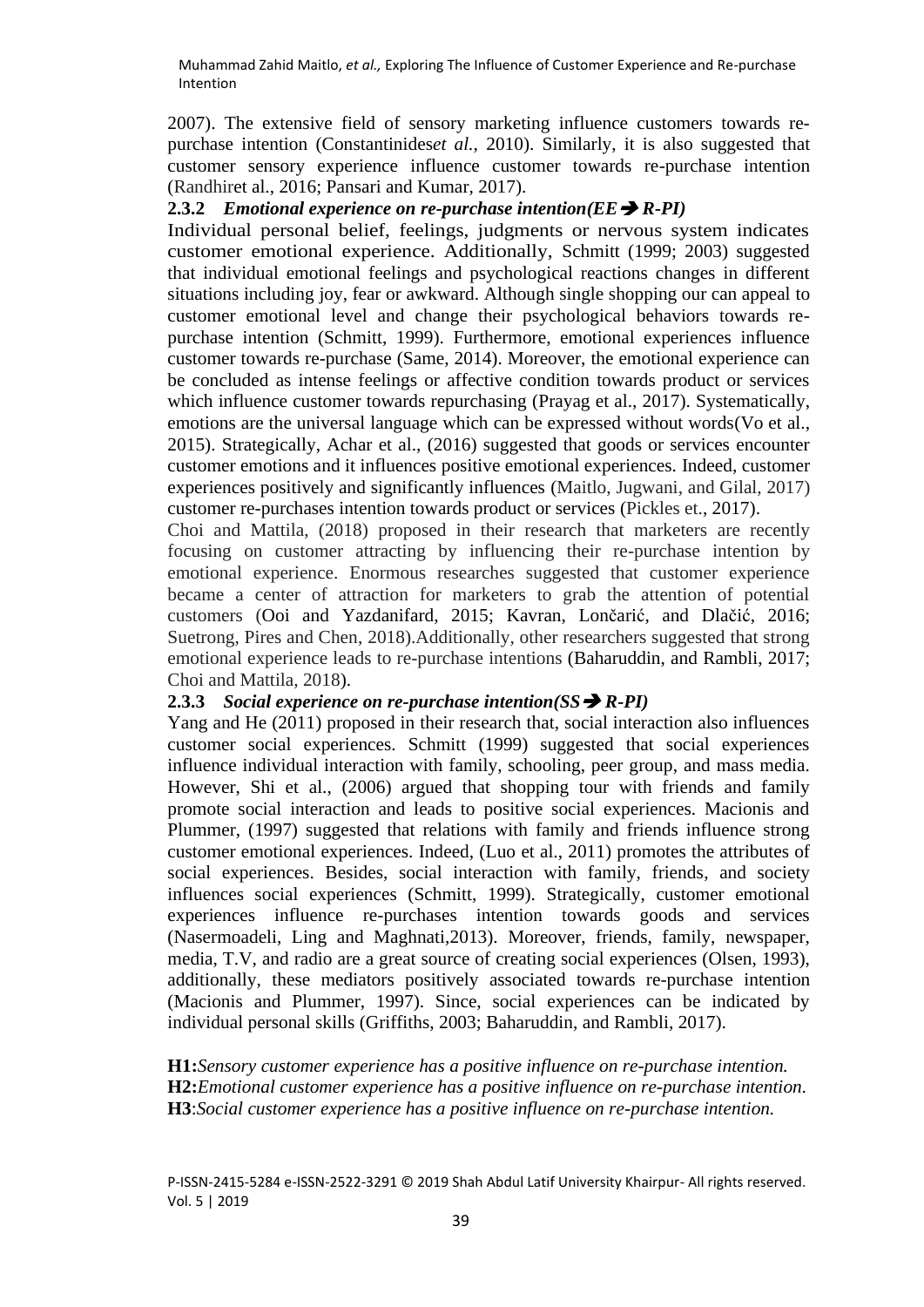

## **Methodology**

Nature of this research is a cross-sectional quantitative method (Asher, 1976). Judgementalsampling is a non-probability techniqueof sampling it can use where the researcher selects a particular sample from the targeted population on the basis of knowledge, as well as professional judgment and judgemental sampling also known as purposive sampling though, in this research judgemental sampling,is used(Barreiro and Albandoz 2001).Respondents are Huawei mobile phone users of Shah Abdul Latif University Khairpur enrolled in the department of business administration despite, 240 respondents are selected sample size for this research (Jankowicz, 2005). Additionally, a structured scale has been used in order to collect the required data. Questionnaire includes four demographic questions regarding respondent's personal information furthermore questionnaire is comprised of three scales for each dimension(Nasermoadeli et al., 2013) and four items of re-purchase intention asserted by (Alkilani et al., 2013) on five-point Likert scale starts from 1 for strongly disagree, 2 for disagree, 3 for neutral, 4 for agree and 5 for strongly agree (Hair et al., 2008).

# **3 Results of Analysis**

## **3.1 Bivariate Analysis**

Bivariate analysis is used which involves the arithmetic connection of independent and dependent constructsto determine the relationship (Hair et al., 2008; Hair et al., 2010). In this research involves one independent variable and one dependent variable i.e. customer experience and re-purchase intention whereas customer experience involves three sub-dimensions including sensory experience, emotional experience, and social experience.

## **3.2 Respondent Profile**

A respondent profile represents the demographic detail of selected sample. Four demographic profiles describe gender, age, education and average monthly income of target sample. A total sample of 240 participates in this research where 158 were male and the remaining 82 were female respondents. However,a large portion of the sample were graduates although, the highest proportion of respondents' average monthly income lies in ranging from 10001-20000.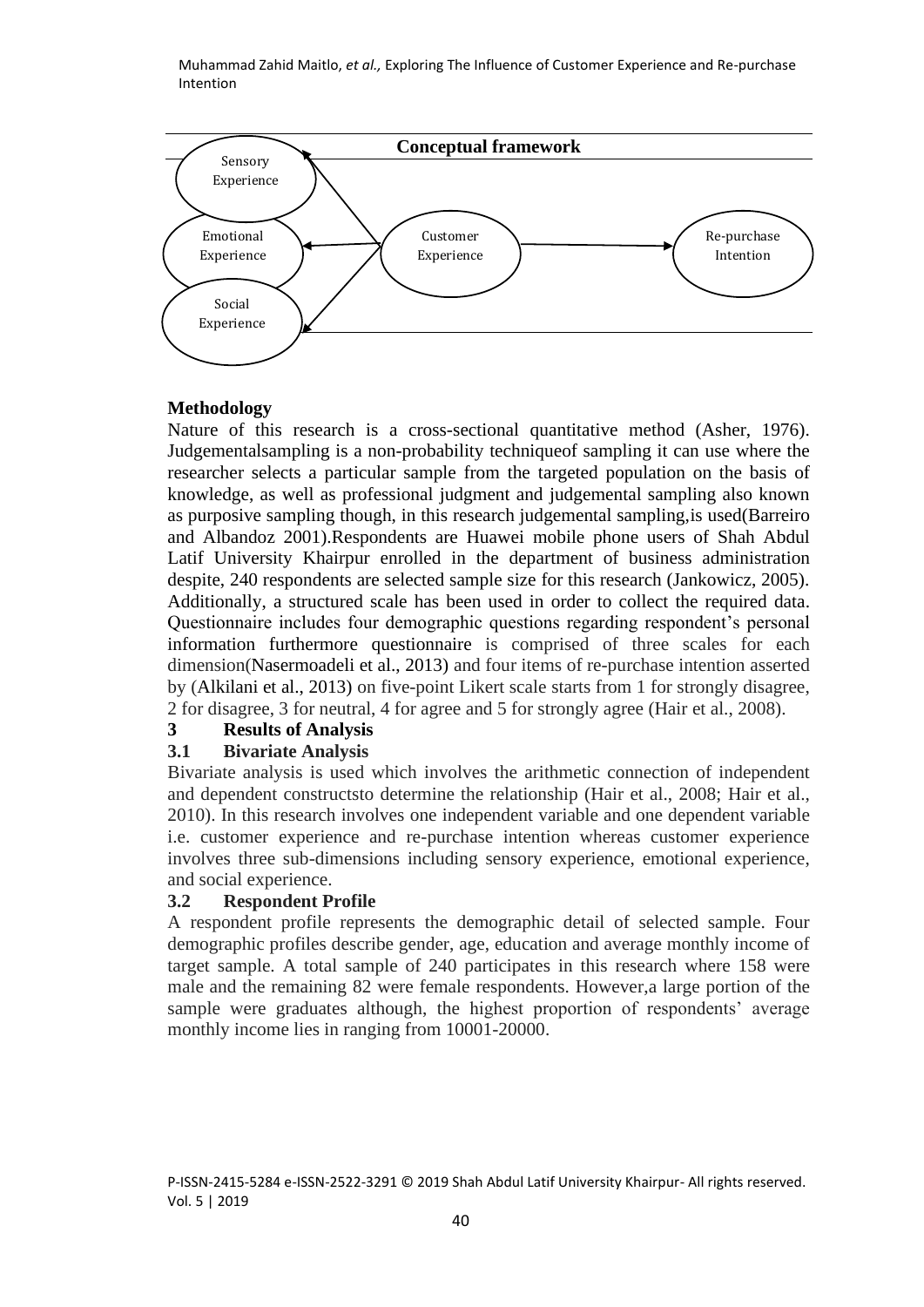| <b>Table-1 (Respondents Profile)</b> |                 |                  |                      |  |  |  |
|--------------------------------------|-----------------|------------------|----------------------|--|--|--|
| <b>Factor</b>                        | <b>Profile</b>  | <b>Frequency</b> | Percentage           |  |  |  |
| <b>Gender</b>                        | Male            | 158              | 65.8%                |  |  |  |
|                                      | Female          | 82               | 34.2 %               |  |  |  |
|                                      | <b>Total</b>    | 240              | 100 %                |  |  |  |
| Age                                  | 18-22           | 140              | 58.3%                |  |  |  |
|                                      | $23 - 27$       | 80               | 33.3 %               |  |  |  |
|                                      | $28+$           | 20               | 8.3 %                |  |  |  |
|                                      | <b>Total</b>    | 240              | 100 %                |  |  |  |
| <b>Education</b>                     | <b>Bachelor</b> | 131              | 54.6 %               |  |  |  |
|                                      | <b>Masters</b>  | 84               | 35 %                 |  |  |  |
|                                      | M.Phil.         | 25               | 10.4 %               |  |  |  |
|                                      | <b>Total</b>    | 240              | 100 %                |  |  |  |
| <b>Average Monthly</b>               | <b>Below</b>    | 72               | 30 %                 |  |  |  |
| income in PKR                        | 10000           |                  |                      |  |  |  |
|                                      | 10001-          | 91               | 37.9 %               |  |  |  |
|                                      | 20000           |                  |                      |  |  |  |
|                                      | 20001-          | 16               | 6.7 %                |  |  |  |
|                                      | 30000           |                  |                      |  |  |  |
|                                      | 30001-          | 34               | 14.2 %               |  |  |  |
|                                      | 40000           |                  |                      |  |  |  |
|                                      | $40001+$        | 27               | 11.3 %               |  |  |  |
|                                      | <b>Total</b>    | 240              | 100<br>$\frac{0}{0}$ |  |  |  |

### **4.3 Reliability and Validity Analysis**

In this research Cronbach Alpha, Composite Reliability and Average variance extracted is a measure to check the reliability and validity of scales used to collect data from a targeted sample. Minimum threshold  $\geq 0.7$  consider as good fit (Nunnally and Bernstein, 1994) however, the threshold of  $AVE \geq 0.5$  consider reliable (Van, Lugtig and Hox, 2012).though, all values given in reliability and validity analysis test have qualified standards of the threshold. In this table results of Cronbach Alpha, Composite Reliability and AVE represents that scales have high reliability and validity.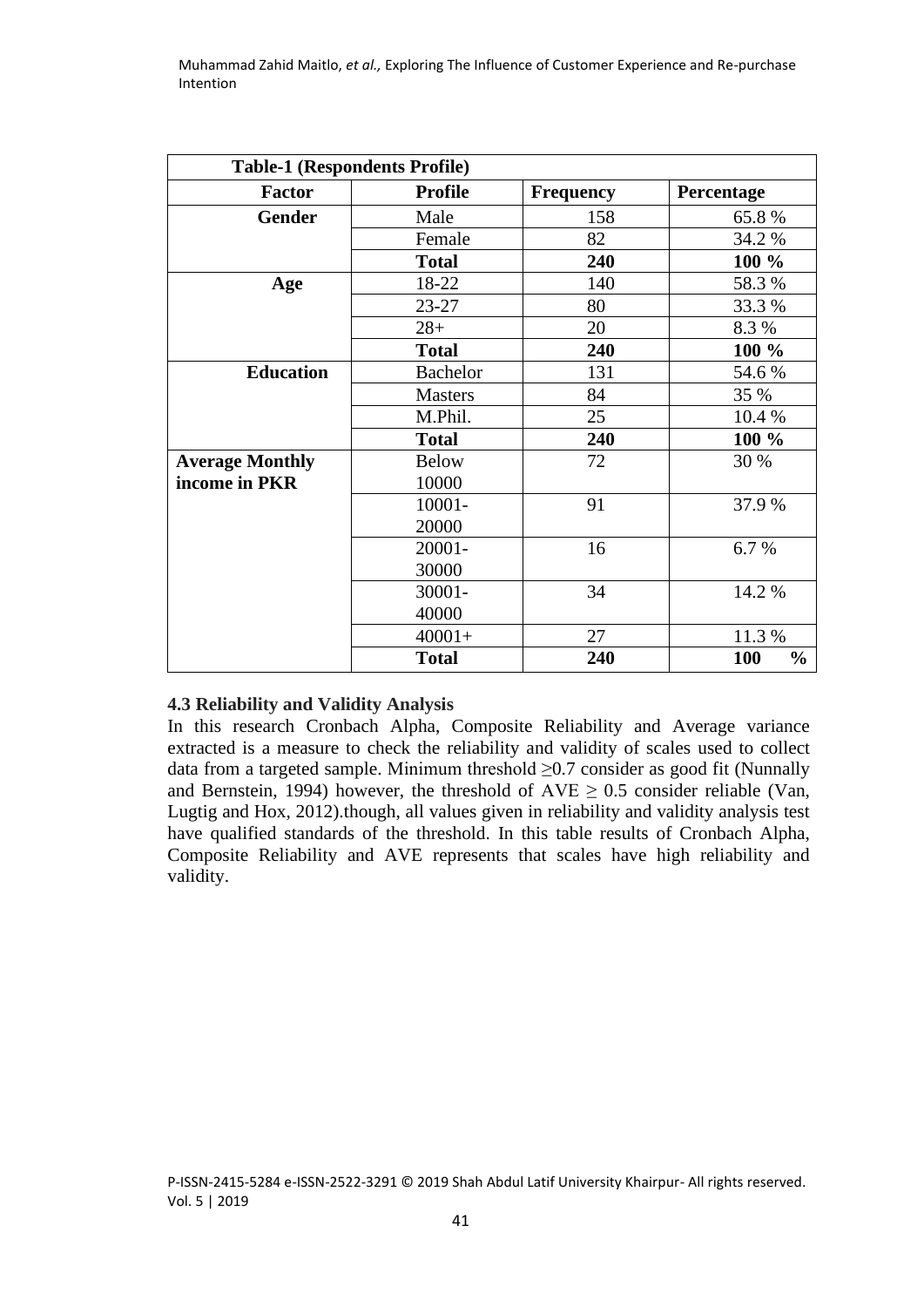| Table – 2 (Cronbach Alpha, Composite Reliability and Average |            |            |            |
|--------------------------------------------------------------|------------|------------|------------|
| <b>Variance Extracted)</b>                                   |            |            |            |
| <b>Constructs</b>                                            | (a)        | <b>CR</b>  | <b>AVE</b> |
| <b>Customer Experience</b>                                   | $\geq 0.7$ | $\geq 0.7$ | $\geq 0.5$ |
| <b>Sensory Experience</b>                                    | 0.9        | 0.87       | 0.77       |
| $SE-1$                                                       |            |            |            |
| $SE-2$                                                       |            |            |            |
| $SE-3$                                                       |            |            |            |
| <b>Emotional Experience</b>                                  | 0.91       | 0.88       | 0.77       |
| $EE-1$                                                       |            |            |            |
| $EE-2$                                                       |            |            |            |
| $EE-3$                                                       |            |            |            |
| <b>Social Experience</b>                                     | 0.92       | 0.82       | 0.61       |
| $SCE-1$                                                      |            |            |            |
| $SCE-2$                                                      |            |            |            |
| SCE-3                                                        |            |            |            |
| <b>Re-purchase intention</b>                                 | 0.93       | 0.9        | 0.77       |
| $RPI-1$                                                      |            |            |            |
| $RPI-2$                                                      |            |            |            |
| $RPI-3$                                                      |            |            |            |
| RPI-4                                                        |            |            |            |

## **4.4 Descriptive Statistics**

Descriptive statistics describe a summary which summarizes quantitative features and shows the adequacy of collected data from the targeted sample (Asher, 1976). Descriptive statistics shows minimum, maximum, mean along with standard deviation values. Sensory experience has the highest standard deviation with (2.9708) however, (2.6694) is the mean of social experience which is the lowest mean in the model. Meanwhile, re-purchase intention has (2.9083) mean in this research.

| <b>Table-3 (Descriptive Statistics)</b> |                                                      |      |      |      |                  |  |  |
|-----------------------------------------|------------------------------------------------------|------|------|------|------------------|--|--|
| <b>Constructs</b>                       | N<br><b>Minimum</b><br><b>Mean</b><br><b>Maximum</b> |      |      | Std. |                  |  |  |
|                                         |                                                      |      |      |      | <b>Deviation</b> |  |  |
| <b>Sensory</b>                          | 240                                                  | 1.33 | 5.00 | 2.9  | 1.123            |  |  |
| <b>Experience</b>                       |                                                      |      |      | 708  | 51               |  |  |
| <b>Emotional</b>                        | 240                                                  | 1.00 | 5.00 | 2.8  | 1.078            |  |  |
| <b>Experience</b>                       |                                                      |      |      | 778  | 45               |  |  |
| <b>Social</b>                           | 240                                                  | 1.00 | 4.67 | 2.6  | .8747            |  |  |
| <b>Experience</b>                       |                                                      |      |      | 694  |                  |  |  |
| <b>Re-purchase</b>                      | 240                                                  | 1.00 | 4.75 | 2.9  | 1.100            |  |  |
| <b>Intention</b>                        |                                                      |      |      | 083  | 08               |  |  |
| <b>Valid N</b>                          | 240                                                  |      |      |      |                  |  |  |
| (listwise)                              |                                                      |      |      |      |                  |  |  |

### **4.5 Correlation**

P-ISSN-2415-5284 e-ISSN-2522-3291 © 2019 Shah Abdul Latif University Khairpur- All rights reserved. Vol. 5 | 2019 Correlation identifies the relationship among all constructs if the value of correlation is less than 0.9 then it can be said that constructs are correlated with each other conversely if correlation values are equivalent to 0.9 or are higher than 0.9 it represents that there is an issue of multicollinearity among variables. In this research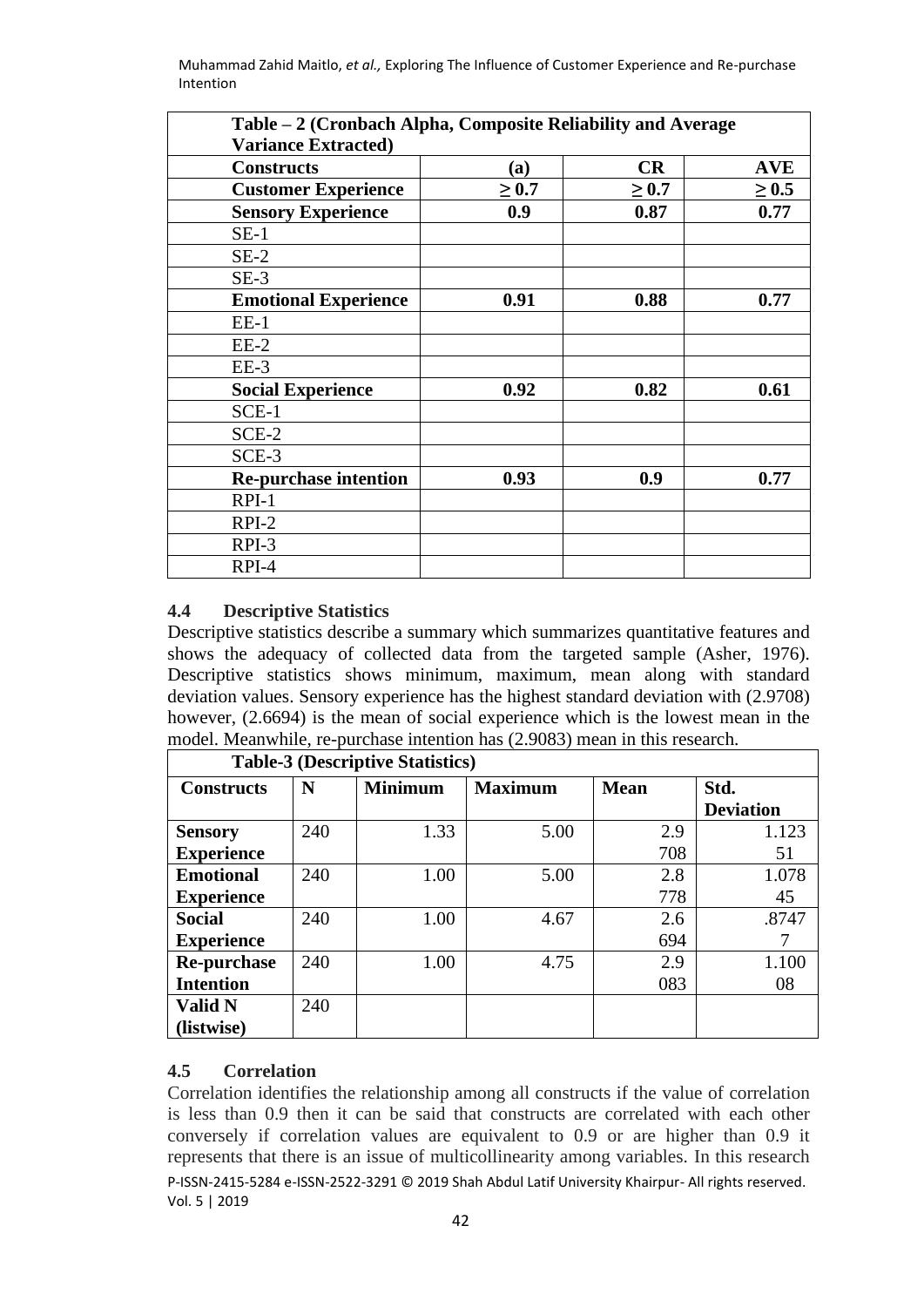correlation values are less than 0.9 which represents that constructs are correlated with each other.

| Table-4 (Correlations)                                       |                        |                      |                         |                      |                              |  |
|--------------------------------------------------------------|------------------------|----------------------|-------------------------|----------------------|------------------------------|--|
|                                                              |                        | Social<br>Experience | Emotional<br>Experience | Social<br>Experience | Re-<br>purchase<br>Intention |  |
|                                                              | Sig. (2-tailed)        |                      | .000                    | .000                 | .000                         |  |
|                                                              | $\mathbf N$            | 240                  | 240                     | 240                  | 240                          |  |
| Emotional<br>Experience                                      | Pearson<br>Correlation | $.873***$            | $\mathbf{1}$            | $.863***$            | $.906^{**}$                  |  |
|                                                              | Sig. (2-tailed)        | .000                 |                         | .000                 | .000                         |  |
|                                                              | N                      | 240                  | 240                     | 240                  | 240                          |  |
| Social<br>Experience                                         | Pearson<br>Correlation | $.842**$             | $.863**$                | $\mathbf{1}$         | $.866^{**}$                  |  |
|                                                              | $Sig. (2-tailed)$      | .000                 | .000                    |                      | .000                         |  |
|                                                              | N                      | 240                  | 240                     | 240                  | 240                          |  |
| Re-<br>purchase                                              | Pearson<br>Correlation | $.896**$             | $.906**$                | $.866^{**}$          | $\mathbf{1}$                 |  |
| Intention                                                    | Sig. (2-tailed)        | .000                 | .000                    | .000                 |                              |  |
|                                                              | N                      | 240                  | 240                     | 240                  | 240                          |  |
| **. Correlation is significant at the 0.01 level (2-tailed). |                        |                      |                         |                      |                              |  |

## **Table-4 (Correlations)**

## **4.6 Linear Regression Analysis**

Linear regression analysis is a statistical analysis which identifies the relationship between independent and dependent constructs. This analysisbased on a model summary, Anova<sup>a</sup> and values of coefficients. Model summary in this research represents the goodness of model though,  $\mathbb{R}^2$  is (.877) of this research which shows that the model is 87% fit for this research whereas adjusted  $\mathbb{R}^2$  is (.875).

## **Table-5 (Model Summary)**

| <b>Table-5 (Model Summary)</b>                                                            |                   |                |                    |                                  |  |  |
|-------------------------------------------------------------------------------------------|-------------------|----------------|--------------------|----------------------------------|--|--|
| <b>Model</b>                                                                              |                   | $\mathbf{R}^2$ | Ad. R <sup>2</sup> | Std. An estimate<br>of the error |  |  |
|                                                                                           | .936 <sup>a</sup> | .877           | .875               | .38854                           |  |  |
| a. Predictors: (Constant), Sensory Experience, Emotional Experience, Social<br>Experience |                   |                |                    |                                  |  |  |

An oval is the second step in linear regression analysis and also knows as an analysis of variance. Anova<sup>a</sup>identifies the means of significance of the variance which is *P=*.000 it shows that the variance is significant meanwhile *df* value is (3).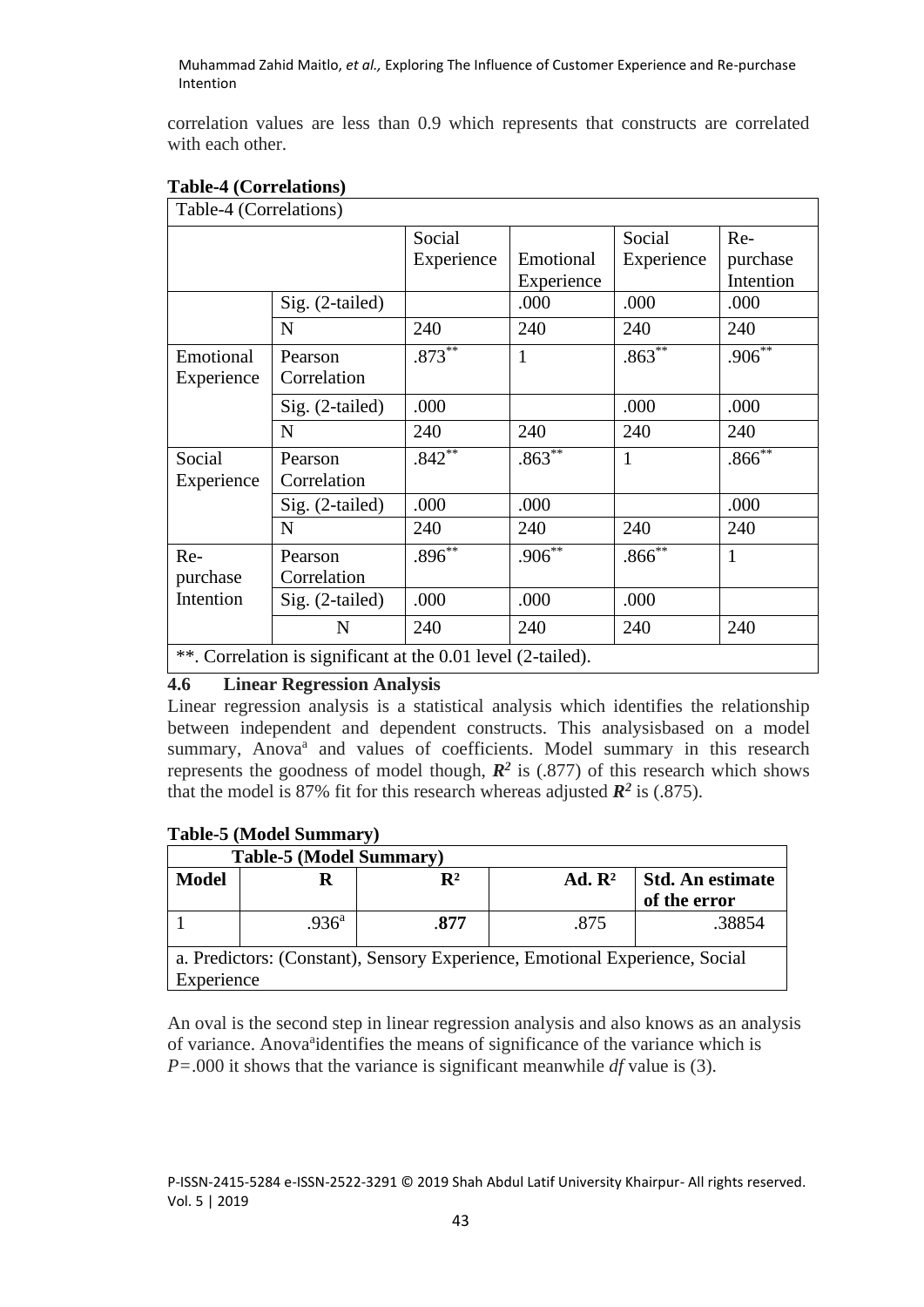| Sum of         | Df      | <b>Mean</b>       | F      | Sig.                                                                                                                 |
|----------------|---------|-------------------|--------|----------------------------------------------------------------------------------------------------------------------|
| <b>Squares</b> |         | <b>Square</b>     |        |                                                                                                                      |
| Regression     | 253.606 | 3                 | 84.535 | 559.978                                                                                                              |
| Residual       | 35.627  | 236               | .151   |                                                                                                                      |
| Total          | 289.233 | 239               |        |                                                                                                                      |
|                |         |                   |        |                                                                                                                      |
|                |         |                   |        |                                                                                                                      |
|                |         |                   |        |                                                                                                                      |
|                |         | Social Experience |        | a. Dependent Variable: Re-purchase Intention<br>b. Predictors: (Constant), Sensory Experience, Emotional Experience, |

**Table-6 (ANOVA)**

However, coefficients represent the significance values of the constructs. Coefficient results identify that sensory, emotional and social experiences have significant on  $P \leq$ 0.05 confidence interval and *t* value represent the positive or negative relationship between constructs. Additionally; sensory, emotional and social experience has*P*= .000 significance value. Indeed, coefficients have significance on a 95% confidence interval. Customer experience found positive in this research whereassensory experience $\blacktriangleright$ Re-purchase Intention:  $t = 7.308$ , p-value = 0.000; emotional experience Re-purchase Intention:  $t = 7.703$ , p-value = 0.000; social experience Re-purchase Intention:  $t = 4.145$ , p-value = 0.000. Therefore, the overall consequences of this research indicate that dimensions of customer experience namely sensory, emotional and social experience have a positive significant influence on re-purchase intention.

|                                | Unstandardized |                   | Standardized |          |         |
|--------------------------------|----------------|-------------------|--------------|----------|---------|
|                                | Coefficients   |                   | Coefficients |          |         |
| <b>Model</b>                   | B              | <b>Std. Error</b> | <b>Beta</b>  | $***f$   | *** $P$ |
| Path                           | $-0.045$       | 0.081             |              | $-0.553$ | 0.581   |
| $SE \rightarrow Re$ -purchase  | 0.359          | 0.049             | 0.367        | 7.308    | 0.000   |
| <i>Intention</i>               |                |                   |              |          |         |
| $EE \rightarrow$ Re-purchase   | 0.421          | 0.055             | 0.413        | 7.703    | 0.000   |
| <i>Intention</i>               |                |                   |              |          |         |
| $SCE \rightarrow Re$ -purchase | 0.253          | 0.061             | 0.201        | 4.145    | 0.000   |
| <i>Intention</i>               |                |                   |              |          |         |

### **Table-7 (Coefficients)**

### **5 Conclusion**

P-ISSN-2415-5284 e-ISSN-2522-3291 © 2019 Shah Abdul Latif University Khairpur- All rights reserved. Vol. 5 | 2019 Experiential marketing creates a new track for the marketers creatively organizations attract customers by providing them a great experience. Marketers' appealing grabs the attention of customers and leaves a better experience in mind of the customer which influence re-purchase intention of customers. Results of the research endorse and indicate that there is a significant and positive relationship between customer (sensory, emotional and social) experience re-purchase intentions at *P*-value < 0.05 or *P*=0.05. strategically, three hypotheses of this research have been accepted that customer experience including sensory, emotional, and social experience hasa positive influence on re-purchase intentions and found significant at*P*= 0.000 value. This research concluded that customer (sensory, emotional and social) experiences have a tremendous influence on re-purchase intentions of customers. Creatively, experiential Marketing validates how customer experience including sensory,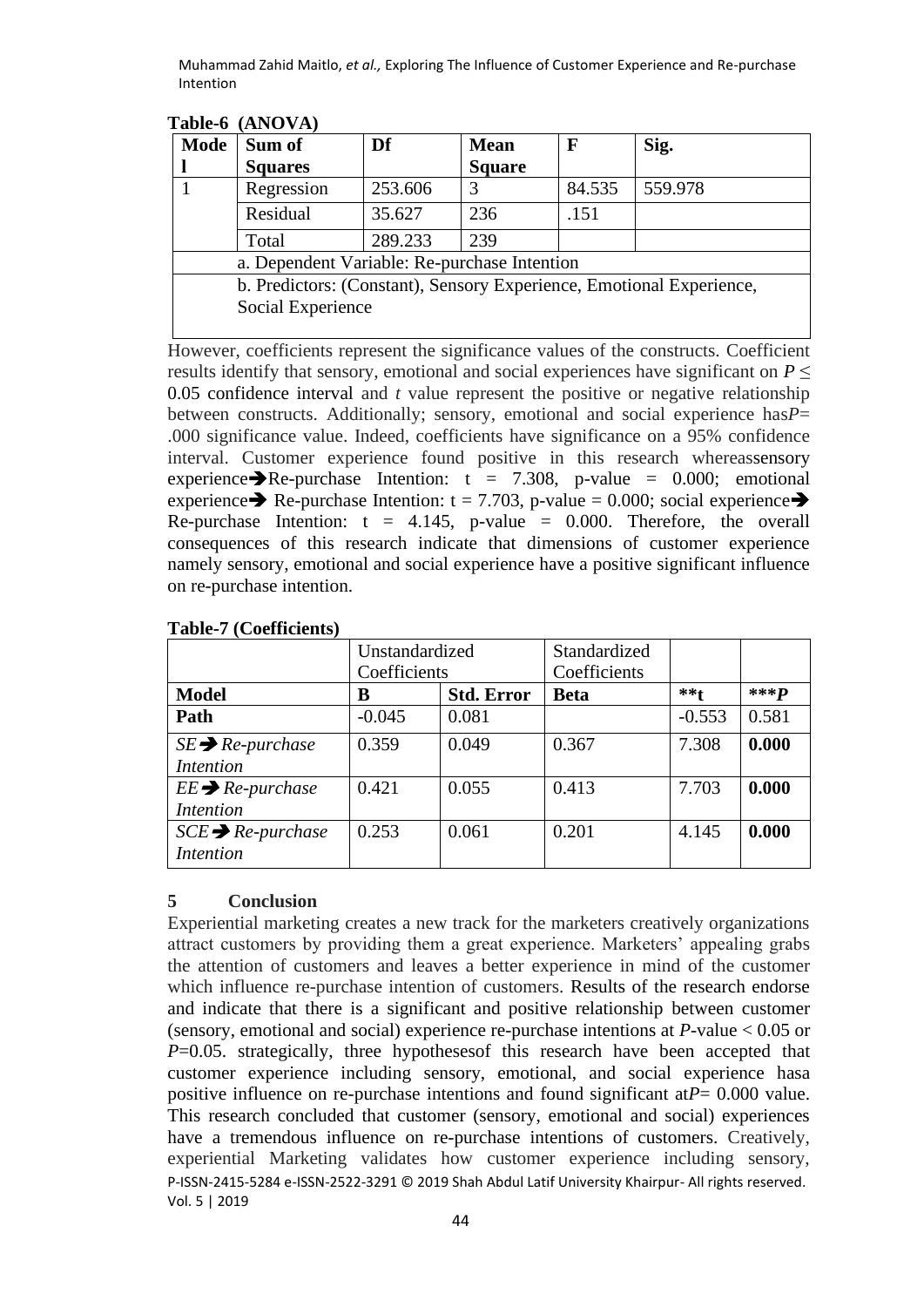emotional and social experiences contribute and influence customer towards repurchase intention. Strategically organizations should consider customers' unique and absolute experiences to retain the customer for a longer period of time by influencing their re-purchase intention. Consequently,this research arguedthat in order to influence re-purchase intention organizations of products like Huawei should have a higher level of appeal to grasp customer re-purchase intention.

### **Limitations**

This research is based on single telecommunication equipment and the researcher only focus on Huawei users conclusion cannot be generalized on overall populationthus researchers may use different sampling techniques.

### **Future directions**

The researcher may select different sampling techniques as well as choose multiple telecommunication equipment to acquire adequate knowledge about overall communication equipment. The researcher may also choose a different context and new industry to conduct survey however research may use quantitative and qualitative study combined using mixed meth to explore and verify the results.

### **References**

Achar, C., So, J., Agrawal, N., & Duhachek, A. (2016). What we feel and why we buy: the influence of emotions on consumer decision-making. Current Opinion in Psychology, 10, 166-170.

Alkilani, K., Ling, K. C., &Abzakh, A. A. (2013). The impact of experiential marketing and customer satisfaction on customer commitment in the world of social networks.Asian Social Science, 9(1), 262.

Asher, H.B. (1976), Causal Modeling, Sage University Paper Series on Quantitative Applications in the Social Sciences, No. 3, Sage Publications, Beverly Hills, CA.

Baharuddin, N. A., & Rambli, D. R. A. (2017). A Conceptual Model of AR Based Experiential Marketing.

Barreiro, P. L., & Albandoz, J. P. (2001). Population and sample. Sampling techniques. Management Mathematics for European Schools Ma Ma Eusch (994342- CP-1-2001-1-DECOMENIUS-C21.

Bilgihan, A. (2016). Gen Y customer loyalty in online shopping: An integrated model of trust, user experience, and branding. *Computers in Human Behavior*, *61*, 103-113.

Bilgihan, A., Kandampully, J., & Zhang, T. (2016). Towards a unified customer experience in online shopping environments: antecedents and outcomes. *International Journal of Quality and Service Sciences*, *8*(1), 102-119.

Boyer, K. K., & Hult, G. T. M. (2006). Customer behavioral intentions for online purchases: An examination of the fulfillment method and customer experience level. *Journal of Operations Management*, *24*(2), 124-147.

Chen, S. C., & Lin, C. P. (2015). The impact of customer experience and perceived value on the sustainable social relationship in blogs: An empirical study. Technological Forecasting and Social Change, 96, 40-50.

Cho, Y. K. (2015). Creating customer repurchase intention in Internet retailing: The effects of multiple service events and product type. *Journal of Retailing and Consumer Services*, *22*, 213-222.

Choi, S., & Mattila, A. S. (2018). The Effect of Experience Congruity on Repurchase Intention: The Moderating Role of Public Commitment. *Service Science*, *10*(2), 124- 138.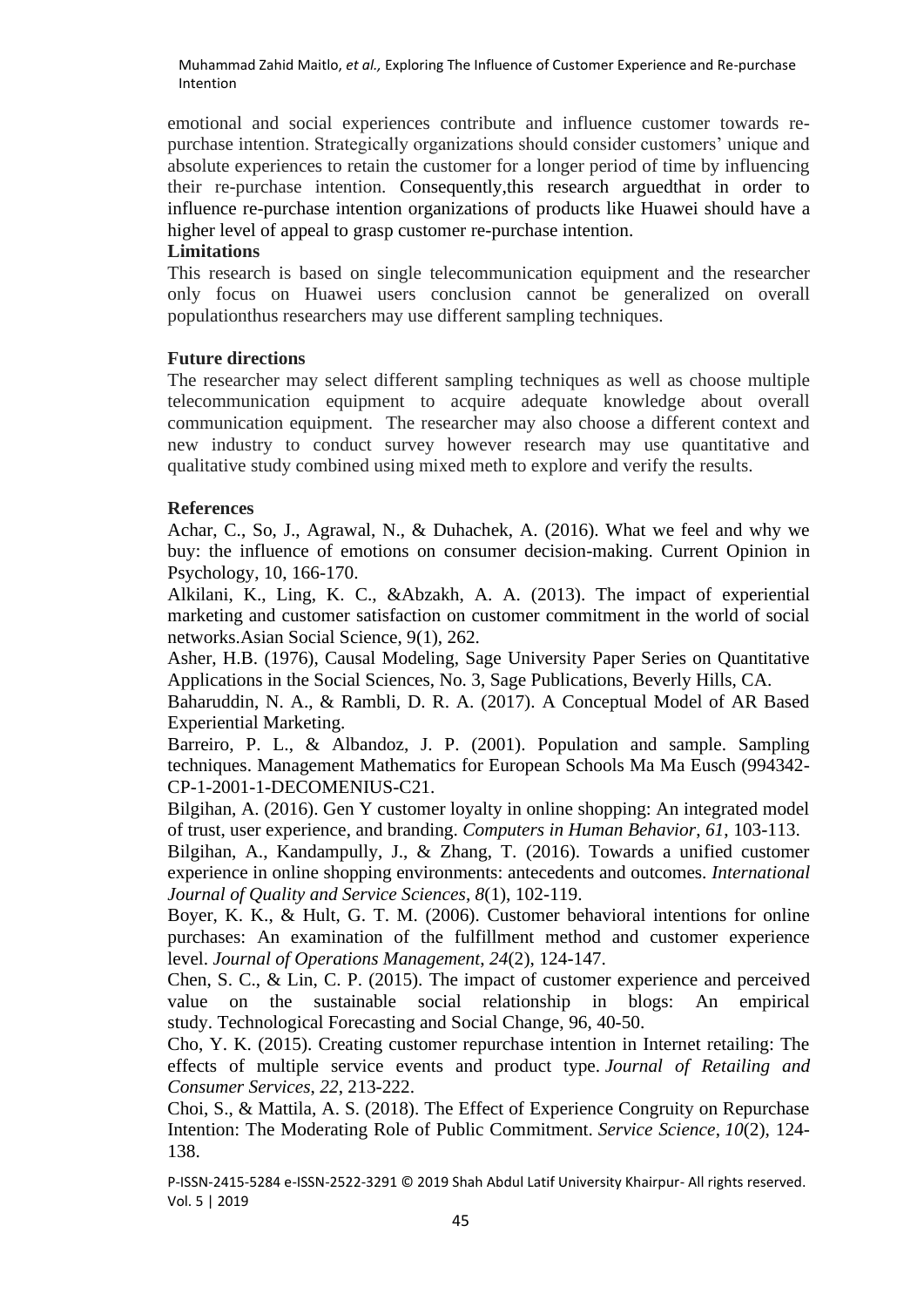Choi, Y. G., Ok, C., & Hyun, S. S. (2011). Evaluating relationships among brand experience, brand personality, brand prestige, brand relationship quality, and brand loyalty: an empirical study of coffeehouse brands.

Constantinides, E., Lorenzo-Romero, C., & Gómez, M. A. (2010). Effects of web experience on consumer choice: a multicultural approach. Internet Research, 20(2), 188-209.

Darden, W. R., & Reynolds, F. D. (1971). Shopping orientations and product usage rates. Journal of Marketing Research, 8(4), 505-508.

Garg, R., Rahman, Z., & Qureshi, M. N. (2014). Measuring customer experience in banks: scale development and validation. Journal of Modelling in Management, 9(1), 87-117.

Gentile, C., Spiller, N. and Noci, G. (2007), "How to sustain the customer experience: an overview of experience components that co-create value with the customer", European Management Journal, Vol. 25 No. 5, pp. 395-410.

Gilovich, T., Kumar, A., & Jampol, L. (2015). The beach, the bikini, and the best buy: Replies to Dunn and Weidman, and to Schmitt, Brakus, and Zarantonello. *Journal of Consumer Psychology*, *25*(1), 179-184.

Gobe, M. (2001). Emotional branding: the new paradigm for connecting brands to people. New York: Allworth.

Goodman, J. (2019). *Strategic customer service: Managing the customer experience to increase positive word of mouth, build loyalty, and maximize profits*. Amacom.

Griffiths, S. W. (2003). Learned recognition of conspecifics by fishes. Fish Fisher, 4, 256-268.<http://dx.doi.org/10.1046/j.1467-2979.2003.00129.x>

Gupta, S., &Vajic, M. (2000). The contextual and dialectical nature of experiences. In J. Fitzsimmons, M. Fitzsimmons (eds.), New service development – creating memorable experiences (pp. 33-51). Thousand Oaks, CA: Sage. http://dx.doi.org/10.4135/9781452205564.n2

Hair, J. F. J., Black, W. C., Babin, B. J., & Anderson, R. E. (2010). Multivariate Data Analysis Seventh Edition Prentice Hall.

Hair, J.F. Jr, Walfinbarger, M.F., Ortinau, D.J., and Bush R.P. (2008) Essentials of Marketing Research, McGraw Hill.

Han, H., Nguyen, H. N., Song, H., Lee, S., & Chua, B. L. (2018). Impact of functional/cognitive and emotional advertisements on image and repurchase intention. *Journal of Hospitality Marketing & Management*, 1-26.

Hao Suan Samuel, L., Balaji, M. S., & Kok Wei, K. (2015). An investigation of online shopping experience on trust and behavioral intentions. *Journal of Internet Commerce*, *14*(2), 233-254.

Harwood, T., & Garry, T. (2015). An investigation into gamification as a customer engagement experience environment. *Journal of Services Marketing*, *29*(6/7), 533- 546.

Hendriyani, C., & Chan, A. (2018). Understanding the New Millennial Customer Path in the Era of Omni-Channel Marketing in Indonesia. *Review of Integrative Business and Economics Research*, *7*, 359-367.

Holbrook, M. B., & Hirschman, E. C. (1982). The experiential aspects of consumption: consumer fantasy, feelings, and fun. Journal of Consumer Research, 9(2), 132-140. http://dx.doi.org/10.1086/208906

Homburg, C., Jozić, D., & Kuehnl, C. (2015). Customer experience management: toward implementing an evolving marketing concept. *Journal of the Academy of Marketing Science*, 1-25.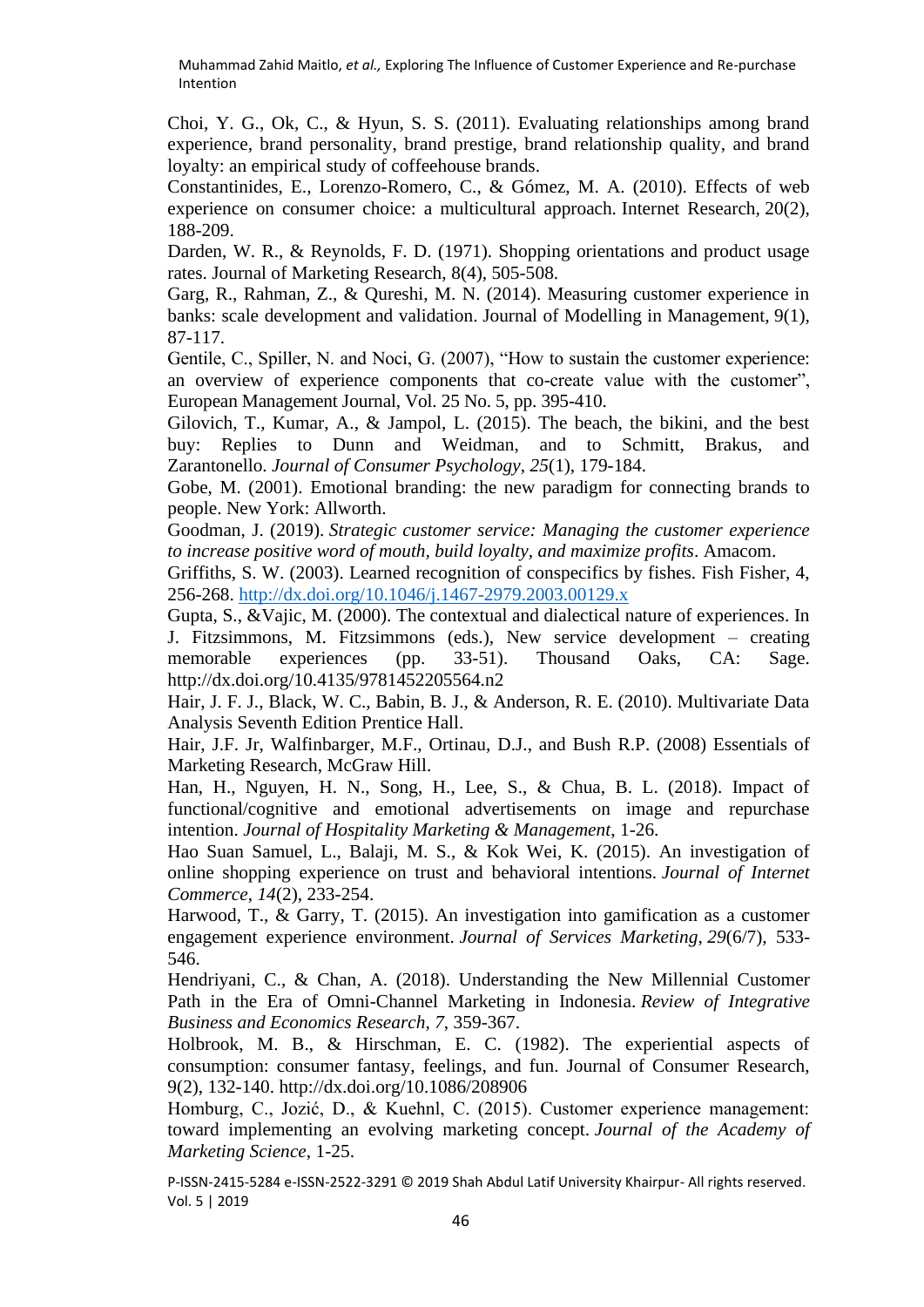Hosany, S., & Witham, M. (2009). Dimensions of Cruiser's Experiences. *Satisfaction, and Intention to*.

Jankowicz, A. D. (2005). Business research project (4th ed.). Thomson Learning: London.

Kaur, P., Dhir, A., Chen, S., & Rajala, R. (2016). Understanding online regret experience using the theoretical lens of flow experience. *Computers in Human Behavior*, *57*, 230-239.

Kavran, A. K., Lončarić, D., & Dlačić, J. (2016, January). Augmented reality experiential marketing in tourism. In *5th International Scientific Symposium" Economy of Eastern Croatia-vision and growth"*.

Kim, S., Cha, J., Knutson, B. J., & Beck, J. A. (2011). Development and testing of the Consumer Experience Index (CEI). *Managing Service Quality: An International Journal*, 21(2), 112-132.

Kim, Y. K. (2002). Consumer value: an application to mall and Internet shopping. *International Journal of Retail & Distribution Management*, 30(12), 595- 602.

Klaus, P., Gorgoglione, M., Buonamassa, D., Panniello, U., & Nguyen, B. (2013). Are you providing the "right" customer experience? The case of Banca Popolare di Bari. *International Journal of Bank Marketi*ng, 31(7), 506-528.

Kytö, E., Järveläinen, A., & Mustonen, S. (2018). Hedonic and emotional responses after blind tasting are poor predictors of purchase behavior. *Food quality and preference*, *70*, 49-56.

Liu, Y. W., & Kapur, K. K. C. (2007). Customer's cumulative experience measures for the reliability of non-repairable aging multi-state systems. *Quality Technology & Quantitative Management*, *4*(2), 225-234.

Luo, M. M., Chen, J. S., Ching, R. K., & Liu, C. C. (2011). An examination of the effects of virtual experiential marketing on online customer intentions and loyalty. *The Service Industries Journal*, *31*(13), 2163-2191.

Macionis, J. J., & Plummer, K. (1997).Sociology. New York: Prentice Hall. Malhotra

Maghnati, F., & Ling, K. C. (2013). Exploring the relationship between experiential value and usage attitude towards mobile apps among smartphone users. *International Journal of Business and Management*, *8*(4), 1.

Maitlo, M. Z., Jugwani, N., & Gilal, R. G. (2017). The Model of Customer Experience and Purchase Intention in Online Environment. *Sukkur IBA Journal of Management and Business*, *4*(1), 1-17.

Martin, J., Mortimer, G., & Andrews, L. (2015). Re-examining online customer experience to include purchase frequency and perceived risk. *Journal of retailing and consumer services*, 25, 81-95

Martins, J., Costa, C., Oliveira, T., Gonçalves, R., & Branco, F. (2019). How smartphone advertising influences consumers' purchase intention. *Journal of Business Research*, *94*, 378-387.

Meyer, C. and Schwager, A. (2007), "Understanding customer experience", Harvard Business Review, Vol. 85 No. 2, pp. 116-126.

Mittal, V., Ross Jr, W. T., & Baldasare, P. M. (1998). The asymmetric impact of negative and positive attribute-level performance on overall satisfaction and repurchase intentions. *Journal of marketing*, *62*(1), 33-47.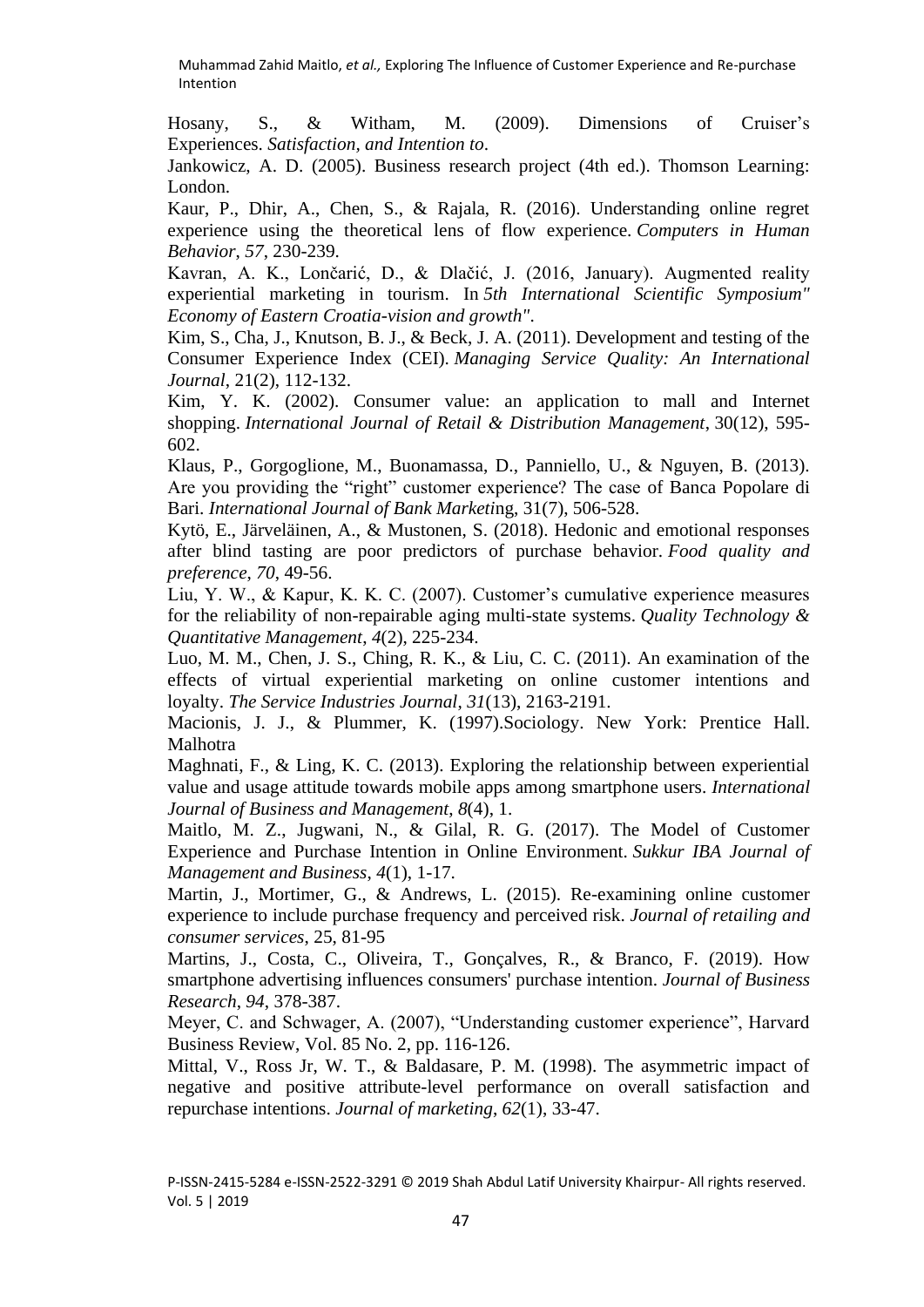Nasermoadeli, A. Ling, K.C., Maghnati, F. (2013). Evaluating the impacts of customer experience on purchase intention.International Journal of Business and Management. Vol. 8 No. 6, pp. 128-138.

Olsen. (1993). The impact of social network on cardiovascular mortality in middleaged Danish men. Epidemiol Community Health, 47(7), 176-180. <http://dx.doi.org/10.1136/jech.47.3.176>

Ooi, J., & Yazdanifard, R. (2015). The Review of the Effectivity of the Augmented Reality Experiential Marketing Tool in Customer Engagement. *Global Journal of Management And Business Research*.

Pansari, A., & Kumar, V. (2017). Customer engagement: the construct, antecedents, and consequences. *Journal of the Academy of Marketing Science*, *45*(3), 294-311.

Paparoidamis, N. G., Tran, T. T. H., & Leonidou, C. N. (2019). Building customer loyalty in intercultural service encounters the role of service employees' cultural intelligence. *Journal of International Marketing*.

Philp, S., Carter, J., Pather, S., Barnett, C., D'abrew, N., & White, K. (2015). Patients' satisfaction with fast-track surgery in gynecological oncology. *European journal of cancer care*, *24*(4), 567-573.

Pickles, A., Sharp, H., Hellier, J., & Hill, J. (2017). Prenatal anxiety, maternal stroking in infancy, and symptoms of emotional and behavioral disorders at 3.5 years. *European child & adolescent psychiatry*, *26*(3), 325-334.

Pine, B. J., & Gilmore, J. H. (1999). The experience economy: Work is theater and every business is a stage. Boston: Harvard Business School Press.

Prayag, G., Hosany, S., & Odeh, K. (2013). The role of tourists' emotional experiences and satisfaction in understanding behavioral intentions. *Journal of Destination Marketing & Management*, *2*(2), 118-127.

Prayag, G., Hosany, S., Muskat, B., & Del Chiappa, G. (2017). Understanding the relationships between tourists' emotional experiences, perceived the overall image, satisfaction, and intention to recommend. *Journal of Travel Research*, *56*(1), 41-54.

Prus, A., & Brandt, D. R. (1995). Understanding your customers. *Marketing tools*, 10-13.

Ragauskas, A. J., Beckham, G. T., Biddy, M. J., Chandra, R., Chen, F., Davis, M. F., ... & Langan, P. (2014). Lignin valorization: improving lignin processing in the biorefinery. *Science*, *344*(6185), 1246843.

Randhir, R., Latasha, K., Tooraiven, P., & Monishan, B. (2016). Analyzing the impact of sensory marketing on consumers: A case study of KFC. *Journal of US-China Public Administration*, *13*(4), 278-292.

Rukhsana G. Gilal, Sun X., Faheem G. Gilal, Rehman G. Gilal, Naeem G. Gilal (2016). Principles and Principals: Does Self-Concept Compete or Complement Brand Experience When Shaping Consumer-Brand Relationship, Brand Preference, and Customer Satisfaction? *European Journal of Business and Management*, ISSN 2222- 2839

Schiffman, L. G., & Kanuk, L. L. (2000). Consumer Behavior, Prentice Hall, Inc. New Jersey.

Schmitt, B. H. (1999). Experiential marketing: How to get customers to sense, feel, think, act and relate to your company and brands. New York: Free Press.

Seiders, K., Voss, G. B., Grewal, D., & Godfrey, A. L. (2005). Do satisfied customers buy more? Examining moderating influences in a retailing context. *Journal of marketing*, *69*(4), 26-43.